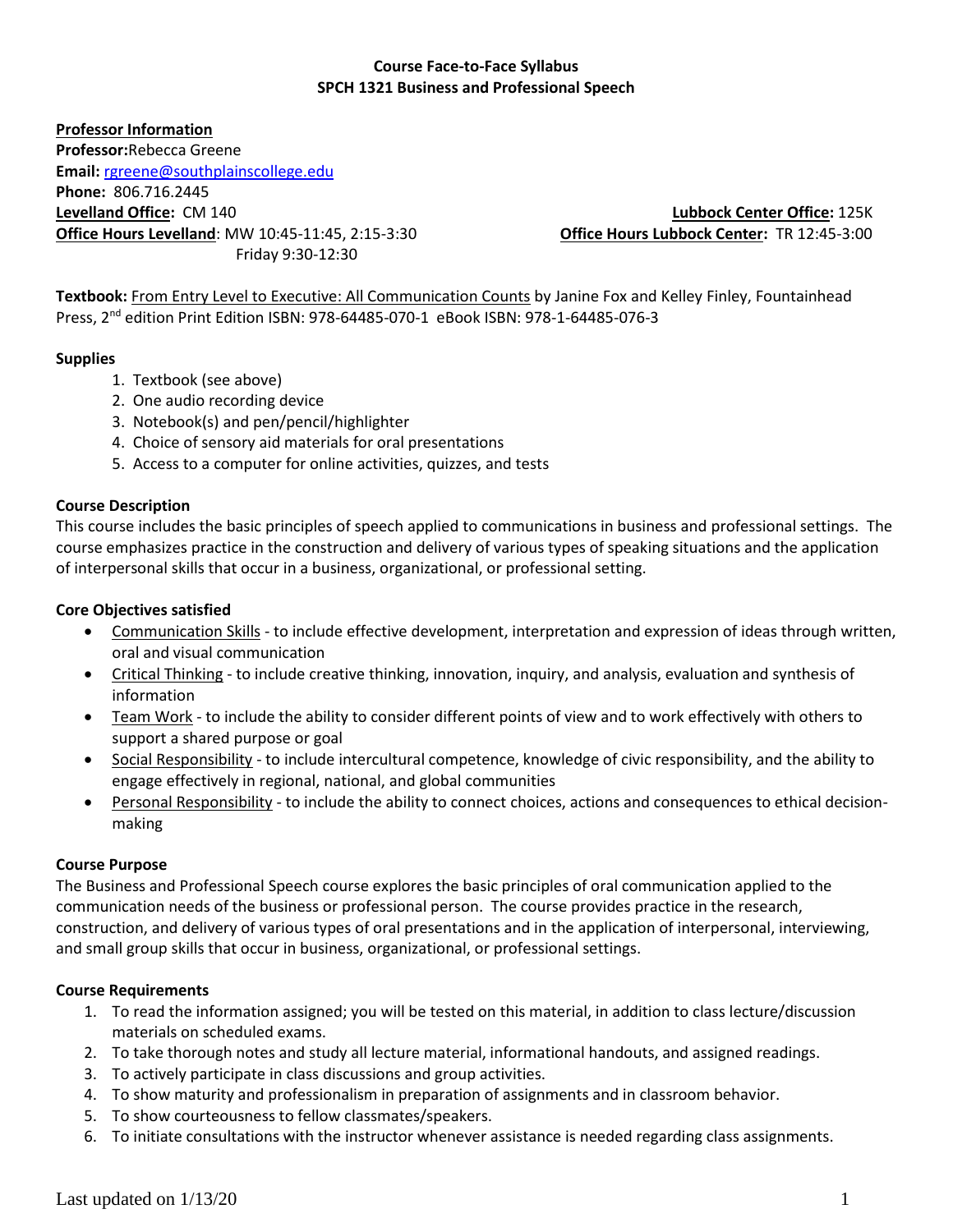- 7. To appropriately cite information obtained from other sources, both in written and verbal formats. Please refer to the academic honesty section below for further details.
- 8. To initiate withdrawal from the course if absences become excessive.

#### **This course satisfies a Core Curriculum Requirement:** Institutional Foundational Component Area (090)

#### **Classroom Behavior Expectations**

Because this class needs to be a participatory community if students are to fulfill their potential for learning, people who disrupt the class by their words or actions disrupt that community. Rude, sarcastic, obscene, or disrespectful speech (written or verbal) and/or disruptive behavior have a negative impact on everyone's learning. This also includes disruptive electronics usage in class. When a person disrupts the class in these ways, the course instructor will remove the disruptive person from the class and/or will be given one warning after the disruptive behavior. If the student continues to disrupt our class, s/he will be dropped from the course.

#### **Academic Honesty**

It is my expectation and the institution's that appropriate citation and documentation be given for materials and information obtained from other sources. Cases of plagiarism will be treated as will any case of academic dishonesty, with at least a failing grade for the assignment/examination. In addition, the student may be dropped from the course with a failing grade. See the SPC Student Handbook for more information.

#### **Plagiarism and Cheating**

Students are expected to do their own work on all outlines, quizzes, presentations, examinations, and papers. Failure to comply with this policy will result in an F for the assignment and can result in an F for the course if circumstances warrant.

Plagiarism violations include, but are not limited to, the following:

- 1. Turning in an outline or paper that has been purchased, borrowed, or downloaded from another student, an online term paper site, or a mail order term paper mill;
- 2. Cutting and pasting together information from books, articles, other papers, or online sites without providing proper documentation;
- 3. Using direct quotations (three or more words) from a source without showing them to be direct quotations and citing them; or
- 4. Missing in-text or verbal citations.

Cheating violations include, but are not limited to, the following:

- 1. Obtaining an examination by stealing or collusion;
- 2. Discovering the content of an examination before it is given;
- 3. Using an unauthorized source of information (notes, textbook, text messaging, internet, apps) during an examination: **I expect you to use notes and the textbook for quizzes**
- 4. Entering an office or building to obtain unfair advantage;
- 5. Taking an examination for another;
- 6. Altering grade records;
- 7. Copying another's work during an examination or on a homework assignment;
- 8. Taking pictures of a test, test answers, or someone else's paper.

#### **Diversity Statement**

In this class, the teacher will establish and support an environment that values and nurtures individual and group differences and encourages engagement and interaction. Understanding and respecting multiple experiences and perspectives will serve to challenge and stimulate all of us to learn about others, about the larger world and about ourselves. By promoting diversity and intellectual exchange, we will not only mirror society as it is, but also model society as it should and can be.

#### **Disabilities Statement**

Students with disabilities, including but not limited to physical, psychiatric, or learning disabilities, who wish to request accommodations in this class should notify the Disability Services Office early in the semester so that the appropriate arrangements may be made. In accordance with federal law, a student requesting accommodations must provide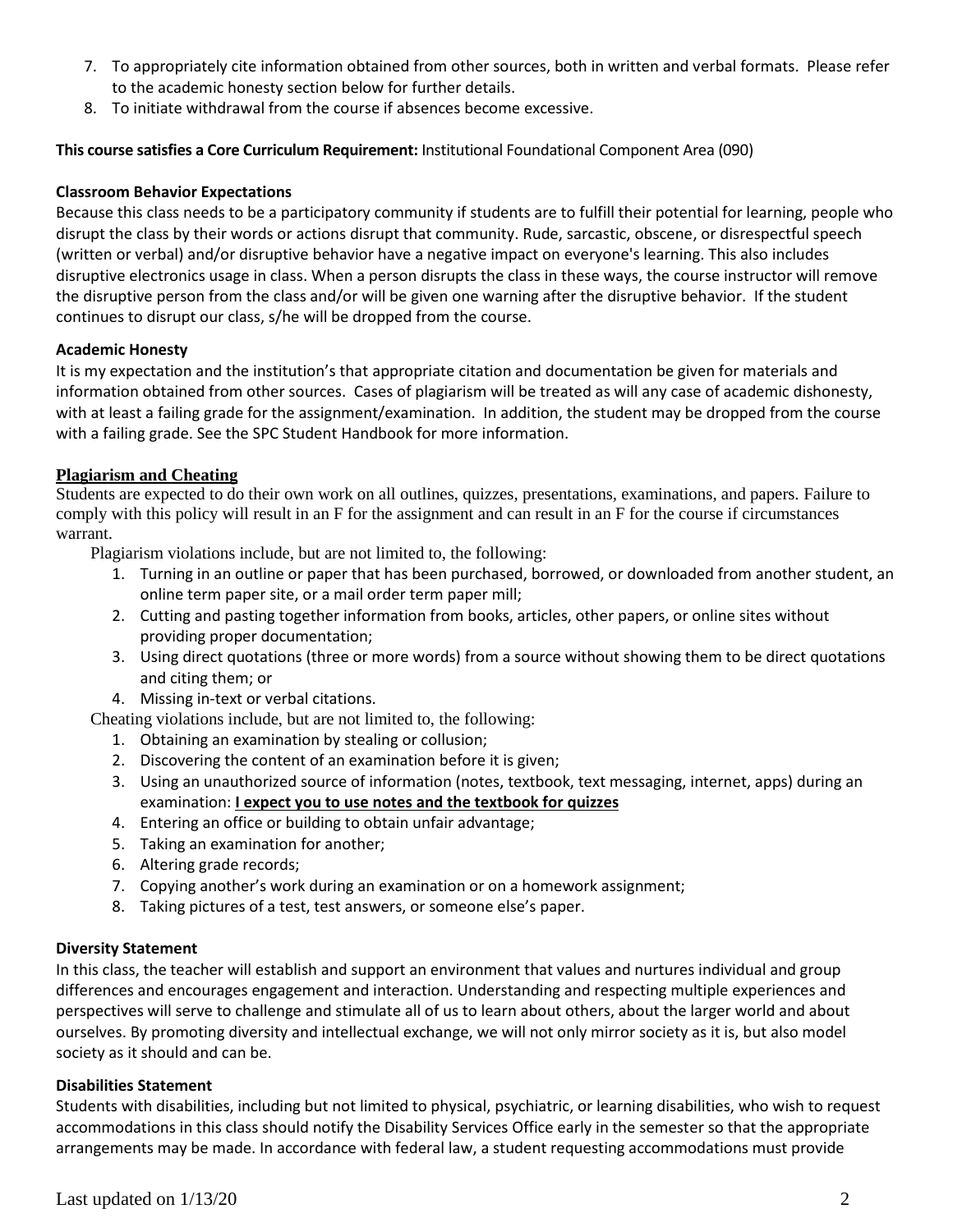acceptable documentation of his/her disability to the Disability Services Office. For more information, call or visit the Disability Services Office at Levelland (Student Health & Wellness Office) 806-716-2577, Reese Center (Building 8) 806- 716-4675, or Plainview Center (Main Office) 806-716-4302 or 806-296-9611.

#### **Non-Discrimination Statement**

South Plains College does not discriminate on the basis of race, color, national origin, sex, disability or age in its programs and activities. The following person has been designated to handle inquiries regarding the non-discrimination policies: Vice President for Student Affairs, South Plains College, 1401 College Avenue, Box 5, Levelland, TX 79336. Phone number 806-716-2360.

#### **Title IX Pregnancy Accommodations Statement**

If you are pregnant, or have given birth within six months, Under Title IX you have a right to reasonable accommodations to help continue your education. To activate accommodations you must submit a Title IX pregnancy accommodations request, along with specific medical documentation, to the Director of Health and Wellness. Once approved, notification will be sent to the student and instructors. It is the student's responsibility to work with the instructor to arrange accommodations. Contact Crystal Gilster, Director of Health and Wellness at 806-716-2362 or email [cgilster@southplainscollege.edu](mailto:cgilster@southplainscollege.edu) for assistance.

#### **Contacting your Instructor**

Please feel free to contact your instructor if you have questions or concerns about your progress in this class. Please try to let your instructor know in advance if you will have to miss class. You may contact your instructor by phone, email, or Remind.

#### **Rebecca Greene rgreene@southplainscollege.edu 806.716.2445**

#### **Evaluation**

Course grade will be assessed according to the completion of the following using percentages noted: Presentations 30% Exams 30% Job description, Cover Letter, Resume & Career Research Interview 20% Quizzes & Activities in and out of class 20%

#### **Attendance and Tardy Policy**

Students are expected to attend all classes in order to be successful in a course. All students enrolled for this course are expected to attend class regularly, be on time, and remain until dismissed. Roll will be taken at each class meeting. If a student is tardy, he/she must see the instructor after class to have the absence mark removed. The student may be administratively withdrawn from the course when absences become excessive as defined in the course syllabus.

When an unavoidable reason for class absence arises, such as illness, an official trip authorized by the college or an official activity, the instructor may permit the student to make up work missed. It is the student's responsibility to complete work missed within a reasonable period of time as determined by the instructor. Students are officially enrolled in all courses for which they pay tuition and fees at the time of registration. Should a student, for any reason, delay in reporting to a class after official enrollment, absences will be attributed to the student from the first class meeting.

Students who enroll in a course but have "Never Attended" by the official census date, as reported by the faculty member, will be administratively dropped by the Office of Admissions and Records. A student who does not meet the attendance requirements of a class as stated in the course syllabus and does not officially withdraw from that course by the official census date of the semester, may be administratively withdrawn from that course and receive a grade of "X" or "F" as determined by the instructor. Instructors are responsible for clearly stating their administrative drop policy in the course syllabus, and it is the student's responsibility to be aware of that policy.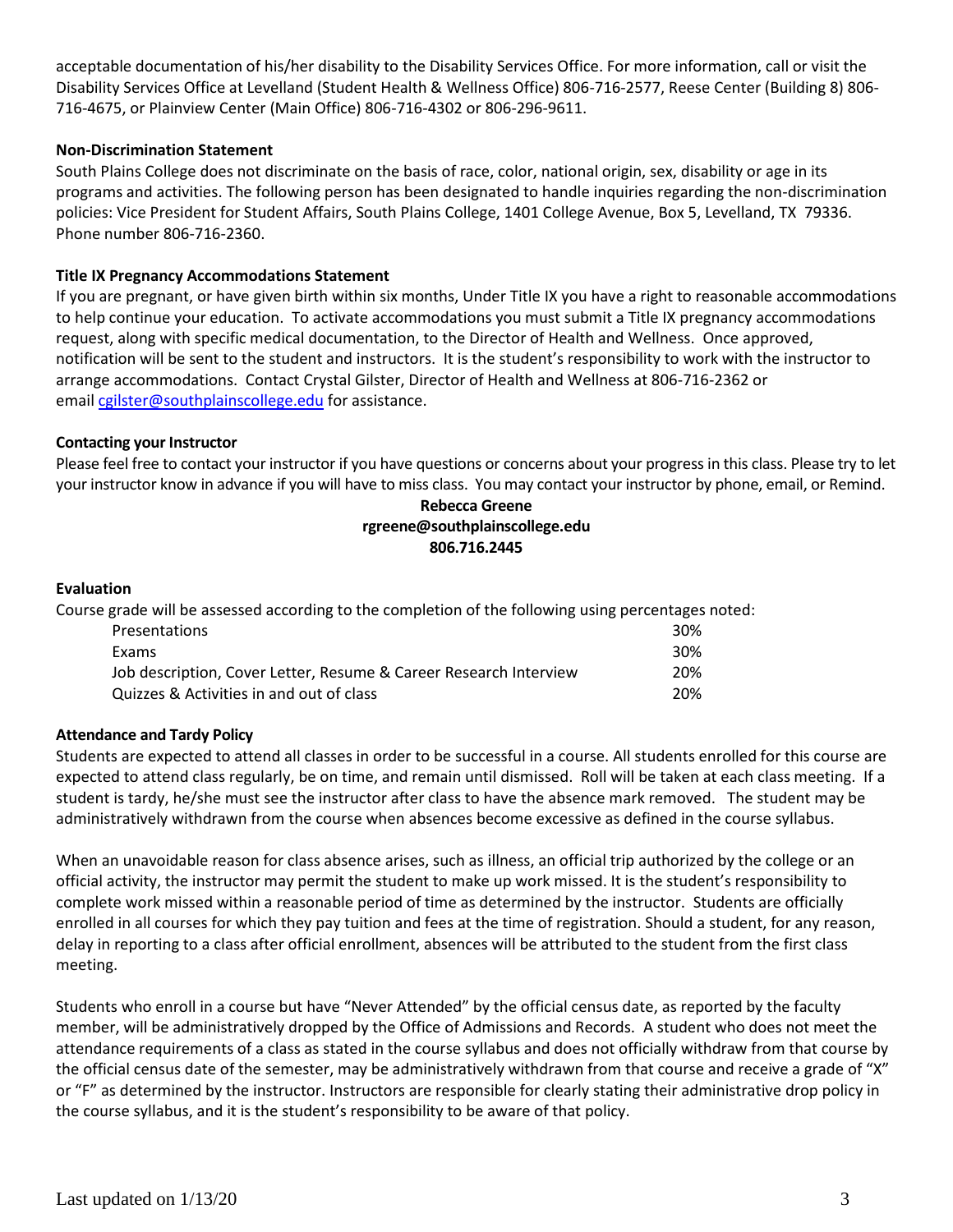It is the student's responsibility to verify administrative drops for excessive absences through MySPC using his or her student online account. If it is determined that a student is awarded financial aid for a class or classes in which the student never attended or participated, the financial aid award will be adjusted in accordance with the classes in which the student did attend/participate and the student will owe any balance resulting from the adjustment.

The department abides by this policy and enforces the following guidelines established for SPCH 1321:

- 1. If a student is tardy, he/she must see the instructor after class to have the absence mark removed. Two tardies (2) in a MW or TR class will constitute an absence. If a student leaves class prior to dismissal of the class, he/she may be counted absent.
- 2. Missing more than two weeks of class is considered excessive. Example: MW/TR-4 sick days allotted One day/week – 2 sick days allotted
- 3. After five (5) absences, I will drop you from the class (if it is before the drop date).
- 4. Being absent one day over your allotment (4) will lower your final course grade by 10 points.
- 5. Each subsequent absence will lower your final course total by 5 points.
- 6. If, in the instructor's opinion, minimum course objectives cannot be met due to absences, the student should withdraw from the course.

#### **Make-Up Policy**

Make-up work is NOT guaranteed. When an unavoidable reason for class absence arises, such as illness, an official trip authorized by the college or an official activity, the instructor **may** permit the student to make up work missed. If a student must be absent to represent the college, she/he should advise the instructor beforehand and should have a signed permit from his/her coach or sponsor. In such cases, it is the student's responsibility to complete work missed within a reasonable amount of time as determined by the instructor. Each student must make an appointment with the instructor to make arrangements for make-up work. **Late work may not receive full credit**. An absence on the day that you are scheduled for oral presentations or examinations will result in a grade of zero for the assignment. **If, according to the instructor's discretion, the student is allowed to make up such a presentation or exam, the student will automatically receive a grade drop for the assignment (25 point grade reduction).**

#### **Course Outcomes**

Upon completion of this course, the student should be able to demonstrate proficiency in the following areas:

- 1. **Communication Process:** Understand and apply the communication process.
- 2. **Communication Systems and Cultures:** Develop an awareness and understanding of communication systems and cultures.
- 3. **Verbal Communication:** Identify, prepare, and deliver clear messages and presentations.
- 4. **Nonverbal Communication:** Understand, define, utilize, and interpret different categories of nonverbal communication.
- 5. **Listening:** Understand the causes of poor listening, and realize the organizational and personal benefits of active listening.
- 6. **Interviewing:** Identify different types of interviews, evaluate effective interview skills, prepare job interview documents, and conduct an effective information gathering interview.
- 7. **Small Groups:** Identify the characteristics of small groups, identify the steps used for problem solving, and understand leadership tasks as well as functional and dysfunctional team behaviors.
- 8. **Public Speaking:** Successfully prepare and deliver multiple credible, confident presentations. Evaluate the speaking skill and content of other speakers.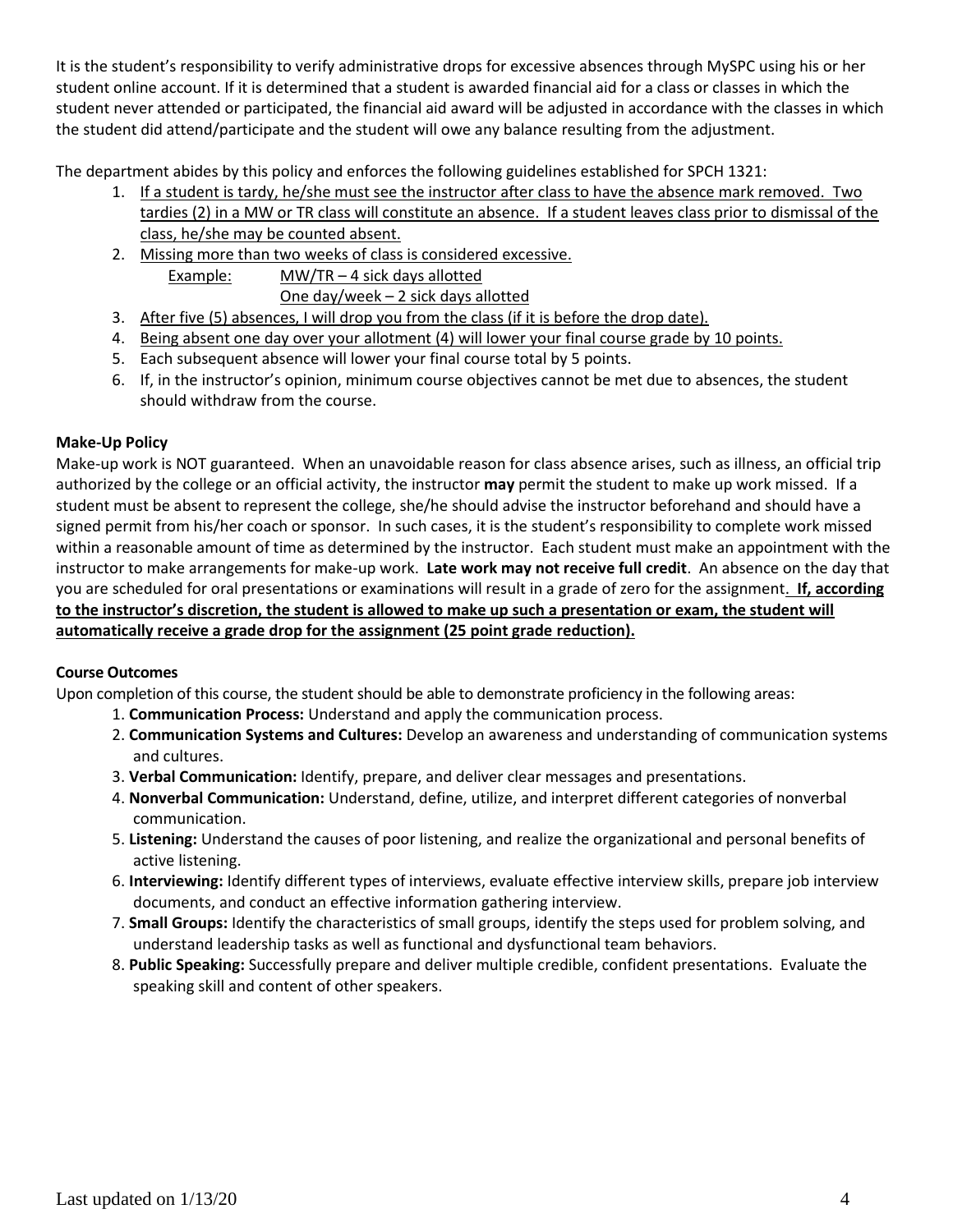#### **Grade Distribution**

| Test 1                            | 10% |
|-----------------------------------|-----|
| Test 2                            | 10% |
| Test 3                            | 10% |
| Informative Presentation          | 10% |
| Group Impromptu Presentations (4) | 10% |
| <b>Persuasive Presentation</b>    | 10% |
| Quizzes                           | 10% |
| Participation                     | 10% |
| JD, Cover Letter/Resume           | 10% |
| Career Research Interview (IGI)   | 10% |

#### **Course Work**

- 1. Exams-There will be 3 major assessments/exams during the semester. Each exam covers the information preceding the exam. There are no cumulative exams.
- 2. Presentations-Completion of the two individual presentations (speeches) and at least three impromptu presentations is a requirement for passing this class. On the scheduled speech dates, you will be presenting various types of presentations. You must be an attentive audience member for other presentations given during your scheduled class time. Points will be deducted from your presentation if you are not an attentive and respectful audience member.
- 3. Participation-You will be asked to engage in discussions, complete short assignments, and to do outlines and peer and self-evaluations for presentations. These assignments count as participation grades.
- 4. You will find all quizzes and tests under the Quizzes section in Blackboard. You MUST take the quizzes and tests by the deadlines.

#### **Course and Technical Help**

Do not hesitate to call or e-mail me if you have course-related questions. I am here to guide you through the course. Generally, I will try to respond to calls and e-mails within 24 hours during the week.

Be aware that the Instructional Technology office and Blackboard both recommend using a browser other than Internet Explorer when using Blackboard.

Please realize that this is not a computer class, so our content is business and professional communication, not Windows or Word processing. I can answer any questions about the course content or assignments, but I will be no help with technical problems.

### **Blackboard Support**

For Blackboard support you make refer to the following resources:

- 1. When you log into Blackboard (BB), at the very top of the page, you will see a question mark icon with the word help next to it. Click on that icon.
- 2. You may also contact

Secretary to the Director of Instructional Technology Ext. 2180 Direct: 806-716-2180 [blackboard@southplainscollege.edu](mailto:jetucker@southplainscollege.edu)

3. On the Student tab of MySPC, there is a menu of folders on the left. Click the folder labeled "Distance Education" for more information about blackboard and web browser.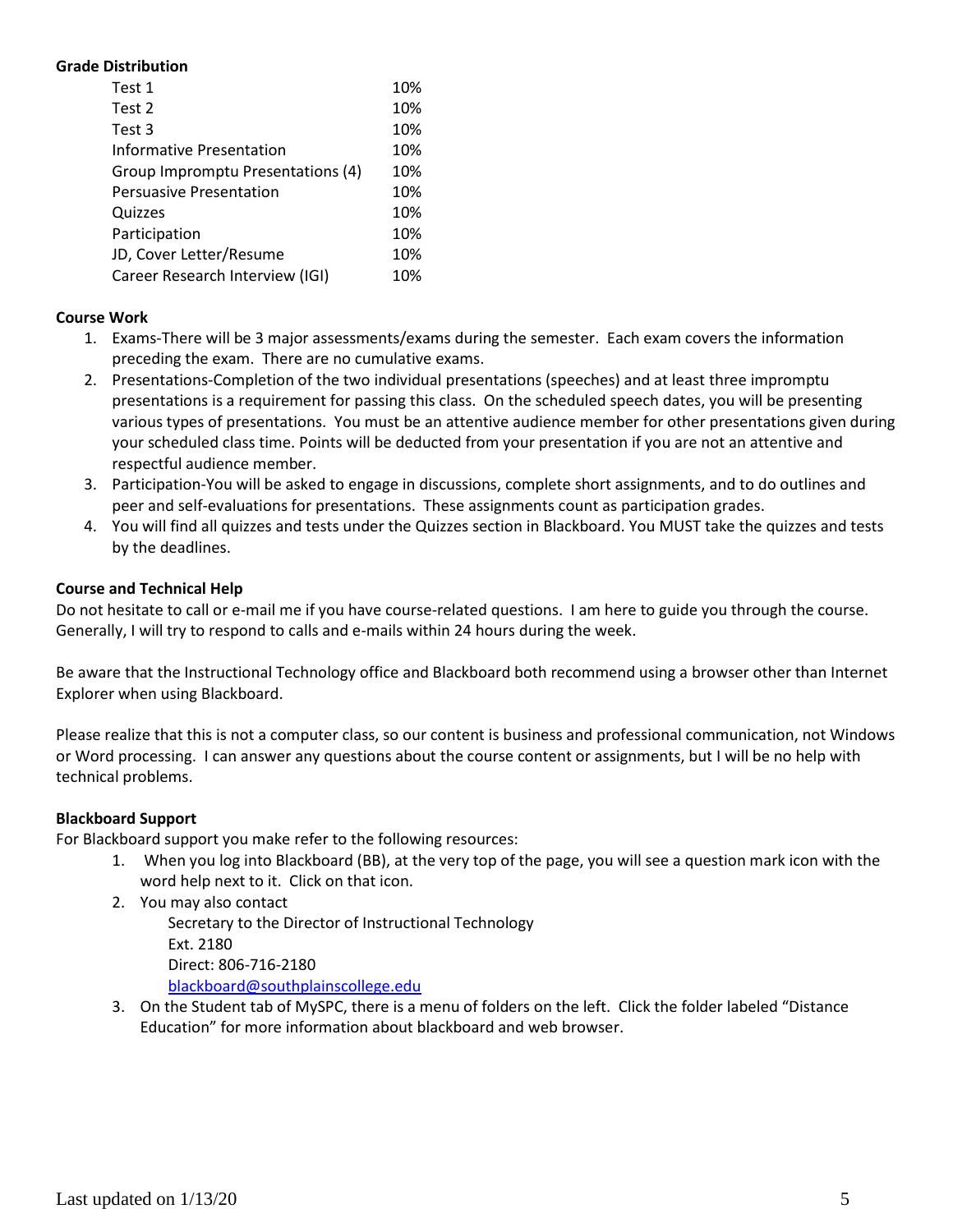# **SPCH 1321 Business and Professional Communication**

Weekly Schedule Spring 2020

Rebecca Greene

**[rgreene@southplainscollege.edu](mailto:rgreene@southplainscollege.edu)**

Phone: 806.716.2445

Levelland Office: CM 140 Lubbock Center Office: 125K Office Hours Levelland: **MW** 10:45-11:45, 2:15-3:30 Office Hours Lubbock Center: **TR** 12:45-3:00 **Friday** 9:30-12:30

| Week &<br><b>Date</b>            | <b>Chapter or</b><br><b>Articles</b> | Monday/Tuesday                                                                                    | <b>Wednesday/Thursday</b>                                                                                 | <b>Assignments Due</b>                                                                                  |
|----------------------------------|--------------------------------------|---------------------------------------------------------------------------------------------------|-----------------------------------------------------------------------------------------------------------|---------------------------------------------------------------------------------------------------------|
| Week 1<br>1/13                   | Chapter 1                            | -Course introduction<br>-Syllabus<br>-Pre test                                                    | -Communication Process<br>-Communication Analysis<br>Assignment                                           | W/Th Student Info Sheet                                                                                 |
| Week 2<br>1/21                   | Chapter 6                            | Monday NO CLASS-<br><b>Communication Process</b>                                                  | -Confidently Communicating                                                                                | Tues. Quiz due at 11:59pm<br>W/Th Comm. Assignment                                                      |
| Week <sub>3</sub><br>1/27        | Chapter 2<br>GI #1 Articles          | -Listening-instructions-focus<br>-Impromptu instructions                                          | -Group Impromptu #1<br>-Job description/resume                                                            | Tues-Quiz due at 11:59pm                                                                                |
| Week 4<br>2/3                    | Chapter 9                            | -Resume<br>-Preparing for Career Interviews<br>-Handling Illegal Questions                        | -Cover letter<br>-Using clear & inclusive verbal<br>language<br>-LinkedIn                                 | Tues-Quizzes at 11:59pm                                                                                 |
| Week <sub>5</sub><br>2/10        | Chapter 3                            | -Interviewing practice<br>-Handling harassment at work<br>-Career Research Interview<br>Assign    | -Informative Presentation Assign<br>-Audience analysis<br>-Topic selection                                | Tues-Quizzes @11:59pm<br>M/Tu-Job Description,<br><b>Resume &amp; Cover Letter</b><br>TEST 1: 2/12-2/18 |
| Week 6<br>2/17                   | GI#2 Articles<br>Chapter 7           | - Presentation organization<br>-Verbal source citations, how to<br><b>Bring 1 printed article</b> | -Group Impromptu #2<br>-Sticky notes                                                                      | Tues-Quizzes @11:59pm                                                                                   |
| Week 7<br>2/24                   | Chapter 8                            | -Presentation Aids<br>-Rough draft of main points                                                 | -Delivery<br>-Rough draft of presentation                                                                 | Tues-Quizzes @11:59pm<br>M/T-main points<br>W/Th-rough draft outline                                    |
| Week 8<br>3/2                    |                                      | <b>Informative Presentations-Give</b><br>me typed outline before you<br>present                   | <b>Informative Presentations - Give</b><br>me typed outline before you<br>present                         | Tues-Quizzes @11:59pm                                                                                   |
| Week 9<br>3/9                    | Chapter 4/5<br>GI #3 Articles        | -Persuasive assignment<br>-Persuasion patterns<br>-Group Impromptu #3                             | -Source bias<br>-Ethical use of logic/emo<br>-Verbal credibility killers<br>-Bring basic problem/solution | M/T self-evaluation due<br>W/Th-Problem/Solution                                                        |
| Week<br>10<br>3/23               | GI#4 Articles<br>CLT article         | -Group Impromptu #4<br>-Charismatic Leadership Tactics<br>video                                   | -Persuasive Round Robin<br>-Bring full rough draft                                                        | Tues-Quizzes @11:59pm<br>W/Th-full outline rough draft                                                  |
| <b>Week</b><br><b>11</b><br>3/30 |                                      | - Persuasive Presentations Give<br>me typed outline before you<br>present                         | <b>Persuasive Presentations Give</b><br>me typed outline before you<br>present                            | Tues-Quizzes @11:59pm<br>TEST 2: 4/1-4/7                                                                |
| Week<br>12<br>4/6                | Chapter 10                           | -Working in groups                                                                                | -Conflict<br>-Review of assessment questions                                                              |                                                                                                         |
| <b>Week</b><br>13<br>4/14        | Chapter 11<br>Chapter 12             | Monday-NO CLASS<br>-Conflict                                                                      | -Interpersonal Communication                                                                              | Tues-Quizzes @11:59pm<br>T/Th Bystander Intervention                                                    |
| Week<br>14<br>4/20               | Chapter 11<br>GI #5 Articles         | - Interpersonal Communication<br>-Group Impromptu #5                                              | -Cultural Communication                                                                                   |                                                                                                         |
| <b>Week</b><br>15                |                                      | <b>Turn in Career Research Intvw</b><br>paperwork-Individual meetings                             | Individual meetings for Career<br>Research Interview                                                      | Tues-Quizzes @11:59pm<br>TEST 3: 4/29-5/6                                                               |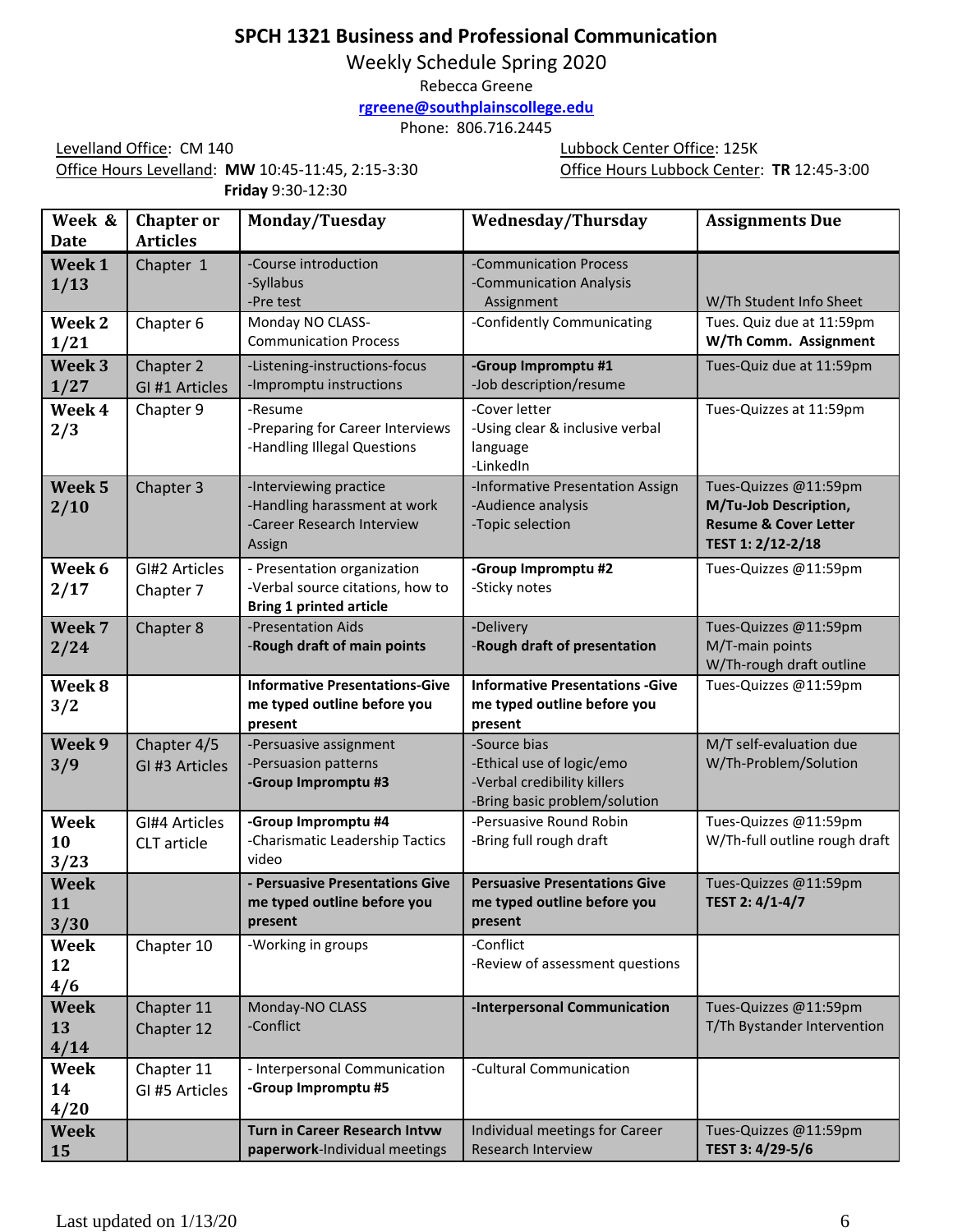## **SPCH 1321 Business and Professional Communication**

Weekly Schedule Spring 2020

Rebecca Greene

**[rgreene@southplainscollege.edu](mailto:rgreene@southplainscollege.edu)**

Phone: 806.716.2445

Office Hours Levelland: **MW** 10:45-11:45, 2:15-3:30 Office Hours Lubbock Center: **TR** 12:45-3:00

**Friday** 9:30-12:30

Levelland Office: CM 140 Lubbock Center Office: 125K

| 4/27               |                                                                               |                          |  |
|--------------------|-------------------------------------------------------------------------------|--------------------------|--|
| <b>Week</b><br>5/4 | <b>Finals week-only come to our</b><br>final if you have a meeting with<br>me | Test 3 closes Wed<br>L/C |  |

#### **Important Notes**

1. **Cell phones and other technology**: We will occasionally use cell phones in class. At all other times, please turn off or put your phone on "airplane" or "do not disturb" mode and keep it out of sight. Many studies have found cell phone use to be an obstacle to learning in class. Cell phone use is a distraction to **all** members of the class especially yourself. They distract me too. In addition, cognitive and behavioral scientists have found that electronic devices can erode the ability to concentrate. The ability to focus is highly correlated with educational and occupational success. In addition, many college students report feeling addicted to their cell phones. Consider this class to be an oasis from your device. Please read the following article to understand one of the main reasons I use this policy, google: "Just having your cell phone in your possession can impair your learning, study suggests."

If you have an emergency and you need to have your phone available, please let me know. If I see you on your phone, I will ask you once (if at all possible, privately) to please put your phone away. If your phone continues to be a problem, I reserve the right to count you absent that day. Being on your phone for much of class means you are in class in body only.

- **2. Quizzes and tests are taken on Blackboard. Deadlines for quizzes and test are ALMOST ALWAYS Tuesday at 11:59pm.**
- **3. If you wait until the last hour to take a TEST, do not expect me to be able to fix it for you or allow you to take the TEST after the deadline.**
- 4. All written assignments must be turned in by **the beginning of class** on the day the assignment is due in order to be accepted as on time.
- 5. If you do not hand in an assignment at the beginning of class, 10 percentage points will be deducted for each day (including weekends) it is late. So, it is best to email me the assignment as soon as it is complete.
- 6. Students, check your SPC email often, or forward it to the email address you check regularly.
- 7. Students have ONE WEEK after a grade or absence is posted to discuss the grade with me. After such date, the grade will not be changed.
- 8. Students must come to class daily with a notebook or printed notes and a pen or pencil. If you are not prepared, you may be marked absent.
- 9. Laptops may not be used to take notes in class due to social network abusers.
- 10. No tobacco products allowed in this classroom.
- 11. Students may only make up presentations for full points in the event of sickness or the death of a family member and in both cases must provide proof. In the case of sickness, a doctor's note is required to make up a speech. In the event of a funeral, the funeral program or obituary is required. **If you miss doing your presentation for any other reason, 25 points will be deducted.**
- 12. **April 23** is the last day for a student to drop a course.
- 13. **Your instructor will administratively drop you with a "X" after your fifth (5th) absence. If not eligible for the "X," then you may be given an "F" for the course. No grade reversals will be given once dropped. If you miss more than 5 days after the last day to drop a class, your grade will be reduced a letter grade for each additional absence after the 5th absence.**